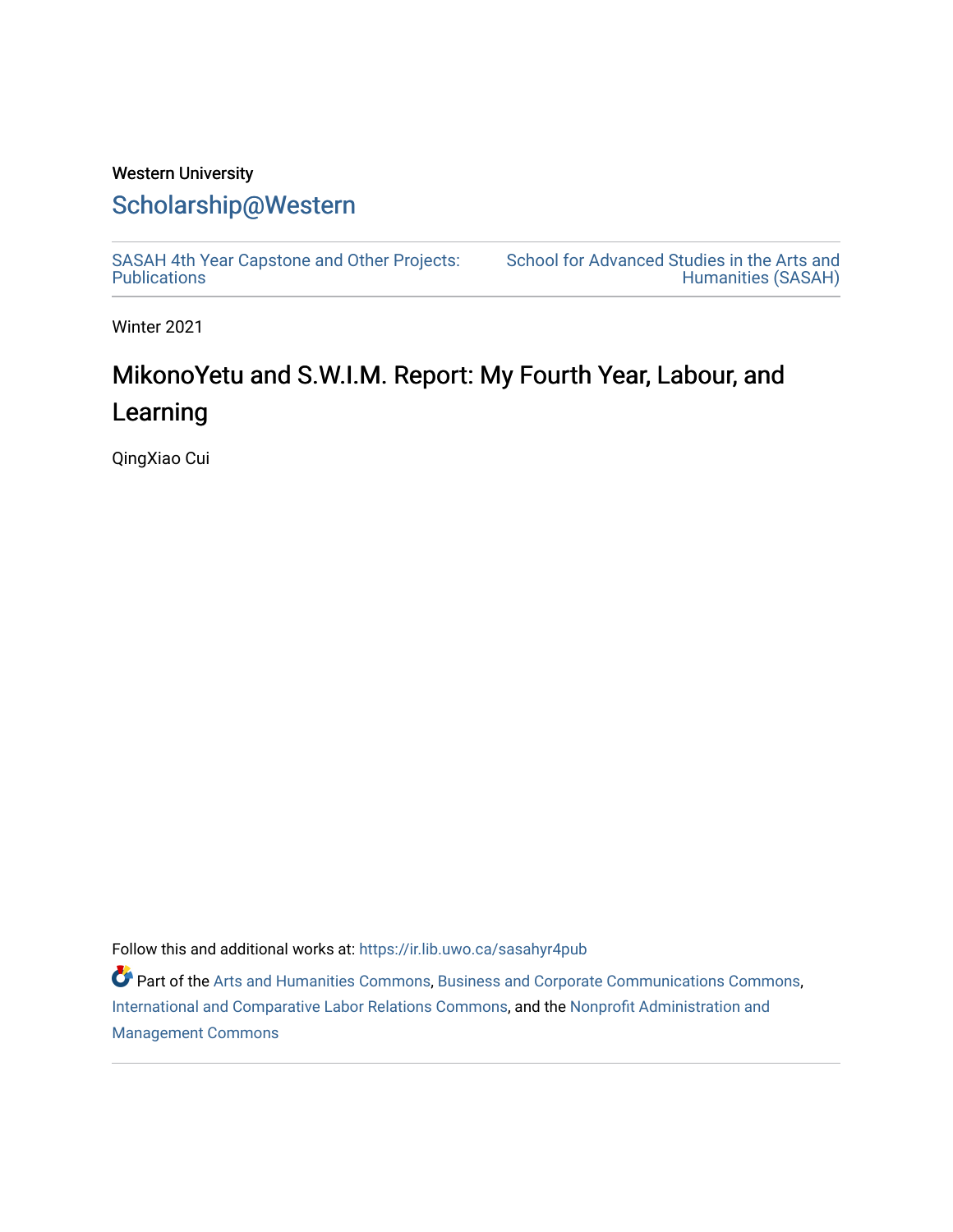## Dr. Barbara Bruce

ArtHum 4492G 001 FW20/ArtHum 4493G 001 FW20

## 9 April 2021

MikonoYetu and S.W.I.M. Report: My Fourth Year, Labour, and Learning

It would be an understatement to say that I did not expect my SASAH CEL experiences to look the way they did. Who could have foreseen a pandemic? Over the past two semesters, I have traversed territory that was unfamiliar and challenging on several levels: on one hand, the pandemic was a challenge that I, my supervisors, my professors, and everyone else have had to contend with for the past year or so now. On the other hand, before my fourth year in SASAH, I never saw myself doing an internship related to website design or marketing and promotions. Yet here I am, two semesters later, having accomplished, I think, a great deal.

## **MikonoYetu/Western Heads East**

Before working with MikonoYetu and Western Heads East (WHE), I never thought I would have done an internship related to web design. I am a writer, and admittedly online a lot of the time, but I would never have considered myself a website expert. Nevertheless, for three months, I found myself at my computer examining pages upon pages of text, trying to revise the existing WHE website as well as build a website for MikonoYetu, a Tanzaniabased NGO and one of their partners.

Even before the actual bulk of the work got started, I got to learn a lot about WHE and the important work they do. The first week was simply a self-paced orientation during which the SASAH team looked through records of previous work done by WHE interns, on OWL and on YouTube. The following week, the whole SASAH team met with Bob and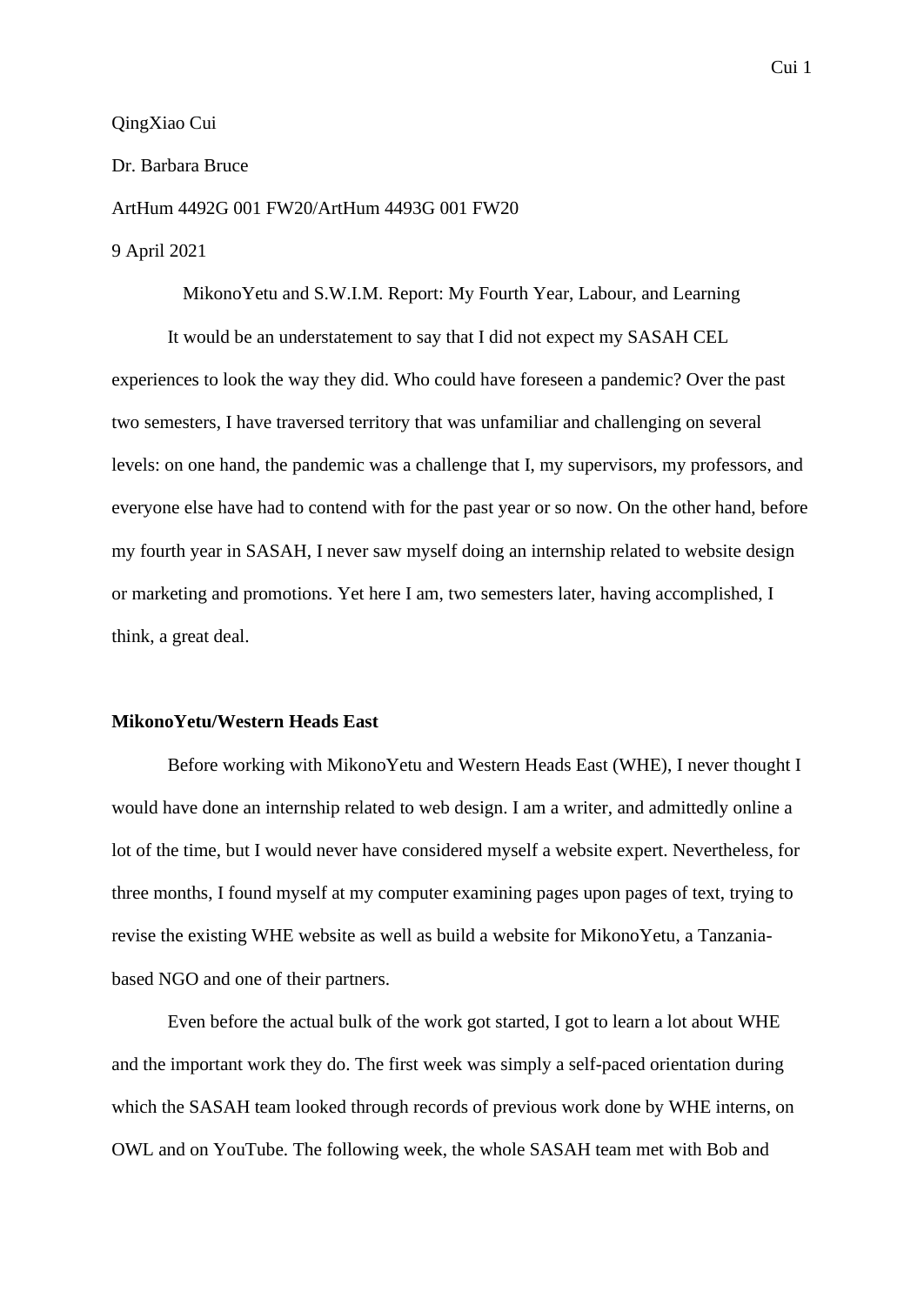Stephanie, our WHE coordinators, to go over the content of the internship, and then with the entire WHE intern team, which consisted of around twenty people. I was amazed at the sheer range of the work that WHE interns do. The other interns, though they were also working remotely, were doing business planning, comparative analysis on COVID data, lab work, yogurt-making, and more. Previous interns had done work in fields like video production, sustainability planning, and health promotion. Of course, since WHE has partners in three African countries—Kenya, Rwanda, and Tanzania—this kind of work takes place across multiple borders. I found myself learning just as much from the other interns during our meetings as I did from my own work.

From there, everything was slow, then fast, then slow, then fast again. The first couple of weeks after orientation mostly consisted of the SASAH team preparing questions to discuss with MikonoYetu to help us conceptualize the website, and of making notes on the WHE website for future revision. Maimuna, our primary contact at MikonoYetu, was working with several WHE interns in addition to us, and we were not able to speak with her directly until July 24, almost a month into the internship. Following our meeting, Maimuna sent us a brief organizational profile outlining MikonoYetu's mission statement, programs, and "thematic areas" where they focus their attention, all related to empowerment of women and girls. We, in turn, prepared some notes on the pros and cons of various website builders, and used their organizational profile to roughly outline a website while we waited to see how MikonoYetu decided to proceed. About three tense and somewhat uneventful weeks later, Maimuna sent us the link to MikonoYetu's old WordPress site. Finally hopeful, we made some notes to discuss with Maimuna, but were met with yet another obstacle: we were all locked out of the cPanel account associated with the WordPress site, which meant any work we did on the WordPress site in the meantime was not secure. Instead, we began designing a website mockup in Adobe XD with the materials we had while MikonoYetu tried (ultimately,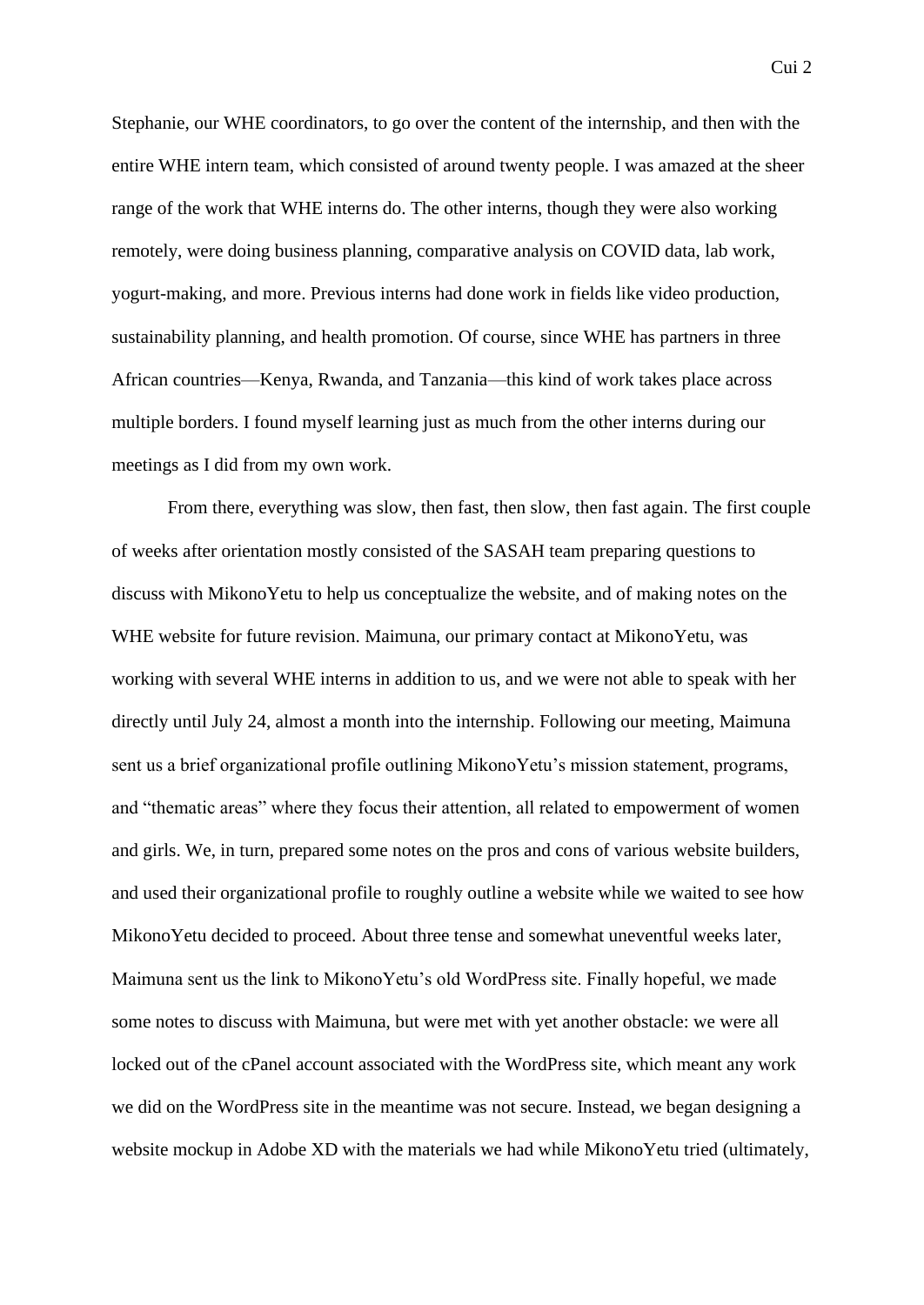unsuccessfully) to regain access to the cPanel account. This eventually culminated in a mad rush in the last two weeks of the internship, as we had to abandon the old plan of revising the former WordPress site and instead create a new website from scratch. With the outlines and materials we had put together, we finally completed what we had set out to make at the beginning of the internship: a website for MikonoYetu showcasing their organizational goals and programs. Despite the difficulties, we managed to complete the task set out for us, learning technical skills along the way, making it a beneficial experience for us and for MikonoYetu.

Amid the frantic and irregular pace of all of the work, I found myself wishing several times that there had been a more defined timeline for the internship, or that we had been instructed on how to use WordPress from the beginning, or that we had had access to the original MikonoYetu website sooner, though perhaps that was impossible. It felt like everything was in flux from start to finish, and in a way, it was: Maimuna and Paul, our other MikonoYetu contact, were not sure whether their previous domain was viable, and they were stuck in limbo just like the WHE team. I wish I could have done something to help with the technical issues, but anything involving cPanel probably would have gone right over my head. What I could have done, and what I can do in the future, is to clarify anything as vital as whether a domain name is viable from the very first meeting, so we have a clear idea of how to proceed—or as clear of an idea as we can get. What I could have done, and what I will do in the future, is to communicate with our host organization regularly and openly, like the interns do with their WHE coordinators during weekly meetings, to avoid feeling constantly stuck and to figure out how to work around any technical issues we encounter. What I will continue to do is learn from my failures as well as my successes.

Working with MikonoYetu and WHE was a learning experience, despite everything. Through the weekly intern meetings, the material produced by MikonoYetu, and the research

Cui 3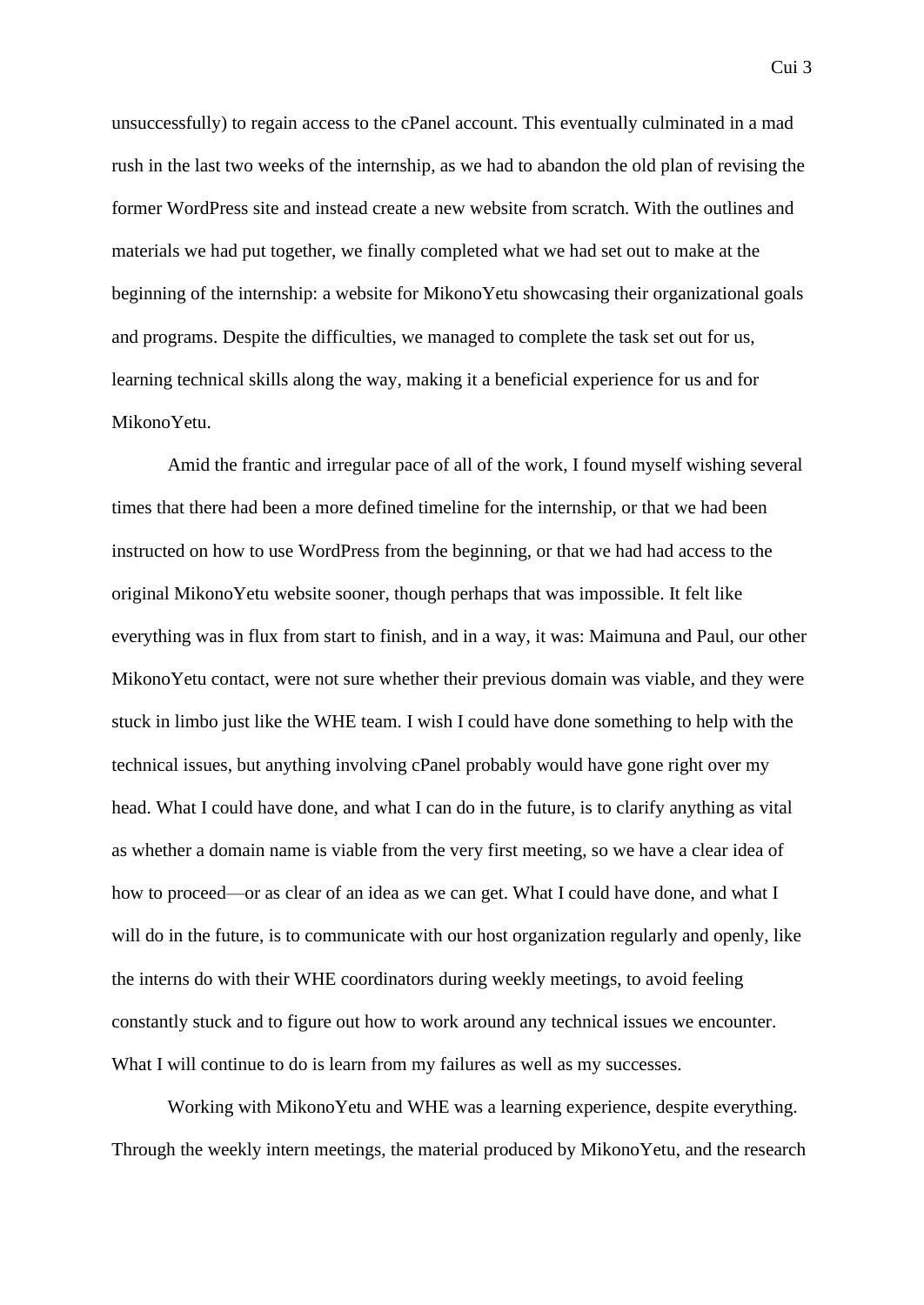Cui 4

I did on other African NGOs in preparing to create the MikonoYetu website, I learned more about the challenges faced by people living in Kenya, Rwanda, and Tanzania. The stigma against HIV/AIDS, challenges in collecting COVID data in Kenya due to their median age being 20 (Ausubel), gender-based violence against women in Tanzania—I had very little knowledge on any of these issues before doing this internship. Besides this, while trying to implement ecommerce on the website, I found out from Paul that PayPal did not work well in Tanzania, even though PayPal was officially available in Tanzania according to their website ("PayPal Global"). Websites and cursory Google searches are not substitutes for speaking directly with people from a specific country, and I am thankful to Maimuna and Paul for lending me their time and knowledge. Intercultural communication is never easy, and it is a skill I am glad to have developed over those few months.

So many things affected how we were able to interact with Maimuna and Paul: time zone differences, technical issues, accessibility to certain services by country. I am thankful for the Critical and Ethical Global Engagement module I completed as part of my SASAH course in third year, which helped prepare me to engage respectfully and ethically: I knew I was not swooping in to rescue anyone from their problems, but was there to provide any support and expertise I could. With the little bit of previous WordPress experience I had, and with several years of experience as a writer both online and offline, I hope I contributed something worthwhile.

I started and ended this internship utterly in awe of what WHE and MikonoYetu have been able to do despite the incredible physical distance, the sheer number of interns trying to coordinate their work across that distance, and the unprecedented and uncertain circumstances in which we find ourselves on account of COVID-19. I am still grateful to everyone: to Bob, Stephanie, and Maria (our new program coordinator who took over after Stephanie left), who worked with us through and around the chaos; to Maimuna and Paul,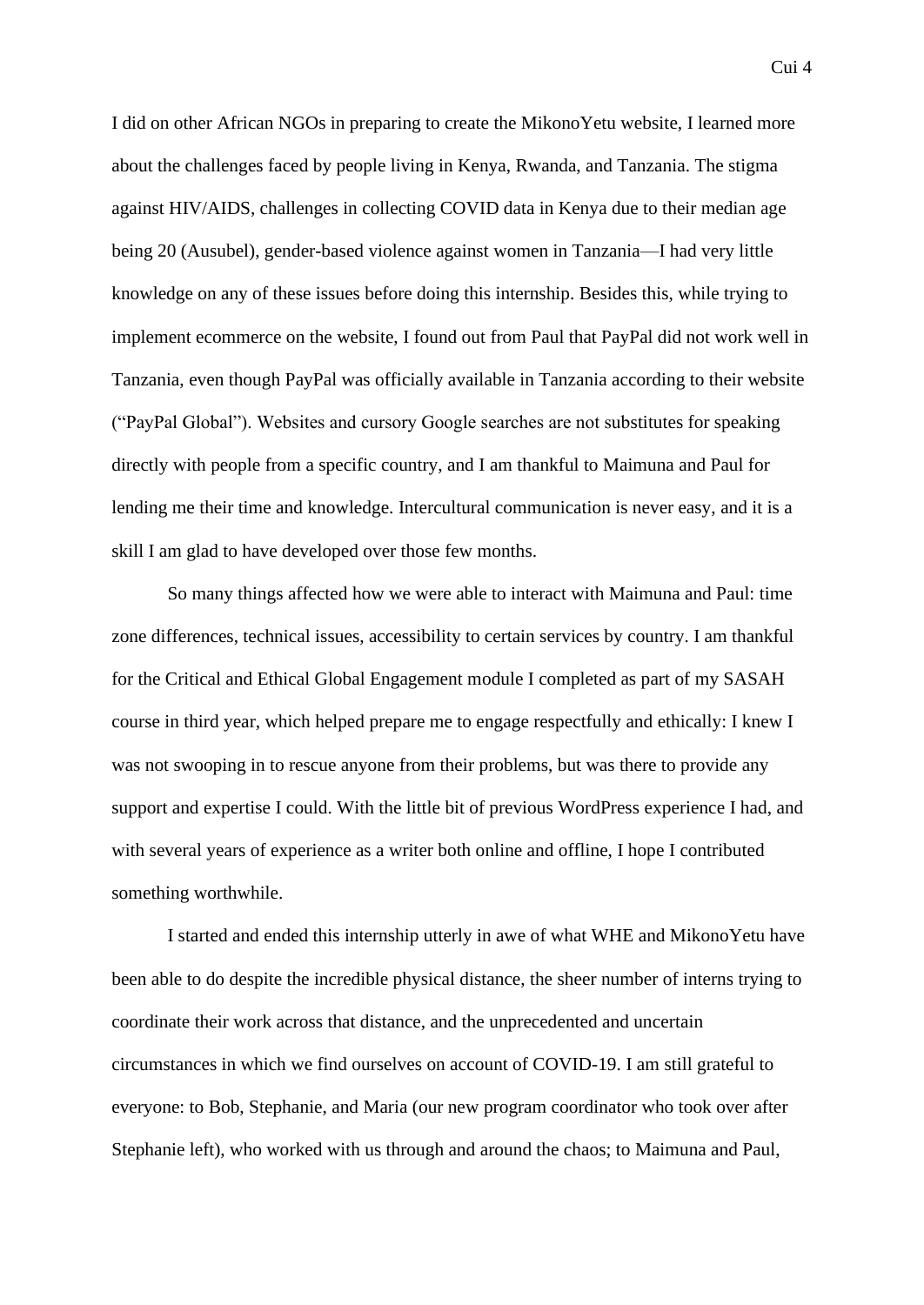who found solutions despite all of the roadblocks; to my fellow SASAH teammates, for their patience, dedication, and mentorship as we learned not only how to use tools such as WordPress and Adobe XD, but how to work together in pursuit of a shared cause—that is, MikonoYetu's cause—across an incredible distance, both physical and cultural. I managed to cultivate these skills regardless of the obstacles in our way: the pandemic, the distance necessitating remote communication. In spite of the difficulties, I would love to do internationally collaborative work like this again someday, whether remotely or on-site, and I know that with the experience and knowledge I have gained on how to work with this kind of team, I would be able to do so much more.

## **S.W.I.M.**

Over the course of my four months with S.W.I.M., I have learned how to find lessons in intensely frustrating challenges coming from all directions. The many different kinds of work I was exposed to while working with S.W.I.M. have taught me new things, despite the many difficulties, several of which were out of my and S.W.I.M.'s control: COVID-19, Google Drive acting up and deleting files, and email communications not functioning properly among them. I have learned how to work on a diverse team of volunteers, how to do promotions work, and, perhaps most importantly, how to have grace for myself and others.

Perhaps in part due to the remote nature of the internship (and certainly due to COVID-19), there was not a moment when this internship felt less than extremely hectic. Month one (or perhaps month zero, since this was the month during which I could barely even get in contact with my supervisor, Ann-Marie) began with the new S.W.I.M. volunteers, including myself and Aleks, missing the orientation after technical issues prevented Ann-Marie from joining the video call. When I did finally manage to get in touch with Ann-Marie, it again took weeks for me to gain access to my organizational email account and the shared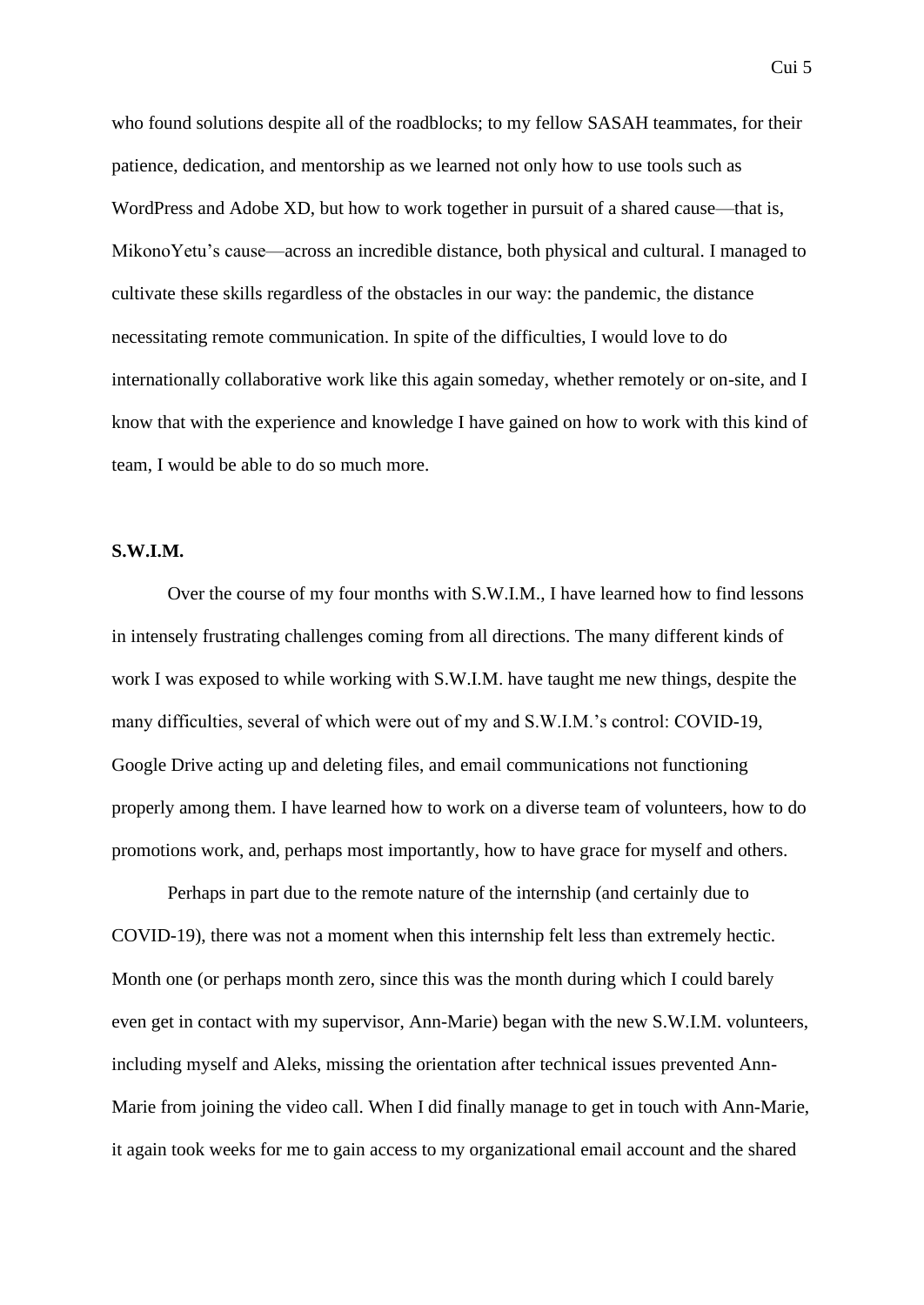Google Drive. Many files had gone missing from both the Drive and Ann-Marie's inbox, and Aleks and I were basically forced to start the "20 Stories of Hope" project from scratch. (I can at least say this: one thing that this internship has taught me very well is to always have backups of my important files, as if I did not know this well enough already.) Moreover, the tasks and responsibilities we were presented with—promotional work, researching publishing and printing companies—did not at all match what we had read in the project proposal, which indicated that we would be interviewing single mothers. Instead, we found ourselves searching for TV stations, radio stations, and other organizations in London to request help promoting "20 Stories of Hope"—a duty we did not have previous experience in, nor did we receive mentorship from S.W.I.M. A month later, Aleks and I somehow managed to start having health issues at the same time during the internship. We hit a lot of dead ends trying to contact organizations: some ignored us, some outright refused, and some had out-of-date contact information that made it impossible to get in touch with them. I did, however, create promotional materials such as a flyer to be posted on social media and a Google form to collect nominations from children of single mothers who might be willing to participate as interviewees, while Aleks compiled information on publishing and printing companies. I got a lot of work completed in the last month, and it was only then that I felt proud of the progress I made.

Despite everything, though, I am now allowing myself to feel proud of everything in between as well. Despite the many hiccups along the way, despite the slow progress, despite my frustrations with trying to communicate over email with Ann-Marie, this internship pushed me to acquire new skills and knowledge I never would have if I had simply done work within my comfort zone. Through S.W.I.M.'s website and weekly staff meetings, I learned about the programs and projects that S.W.I.M. manages, and by extension about issues related to single motherhood I had never been in a position to think much about before: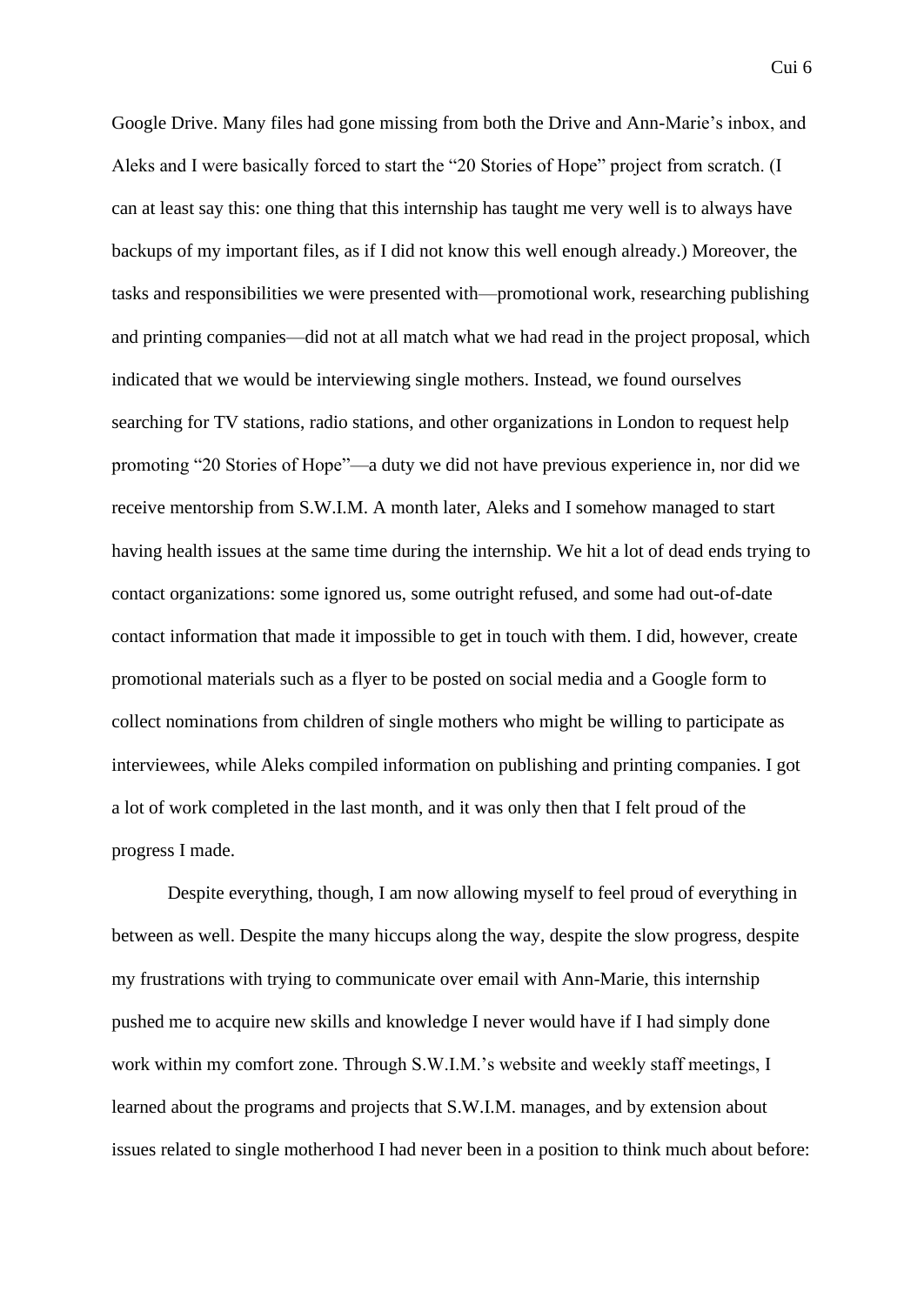the circumstances and challenges they face, the kinds of support they need to succeed, the ways that I and others can contribute and support them. I branched out into the wider London community rather than just working within the university, contacting various organizations, magazines, and radio stations to ask if they would help S.W.I.M. promote "20 Stories of Hope." I learned how to use graphic design tools such as Canva to create promotional materials for the project. I practiced using audio-editing software to modify a previously recorded interview for the project, after the previous volunteer's draft chapter for the interview was lost and I had to remove identifying information before uploading it to the shared Google Drive for future volunteers to use. Throughout my years with SASAH, I have learned how to participate in group discussions during class meetings and how to write and communicate. More recently, in our fourth-year seminar with David Simmonds, we learned how to communicate publicly and run effective campaigns. All of these were useful as I learned how to do promotional work—something I had never done on this scale before. Not only did I develop my existing skills, but I also picked up new ones I never would have otherwise.

Here, I do have to point out that, though I did acquire and develop many skills, I was more or less left to my own devices to do so. The previous volunteer mentioned in an email to me and Aleks that she, like us, had very little supervision while working with S.W.I.M. Independent work is in itself a skill, I suppose, though I wish I had been mentored more, particularly in those fields I had little to no experience in, such as graphic design and promotions/marketing. My professional communications and writing skills, developed throughout my university academic career, were perhaps transferable to this kind of context; however, I found myself wishing that I could have collaborated in a more productive way with the other volunteers, one of whom was, in fact, a graphic designer with whom I could have worked more closely, perhaps collaborating on the flyer I created to promote "20 Stories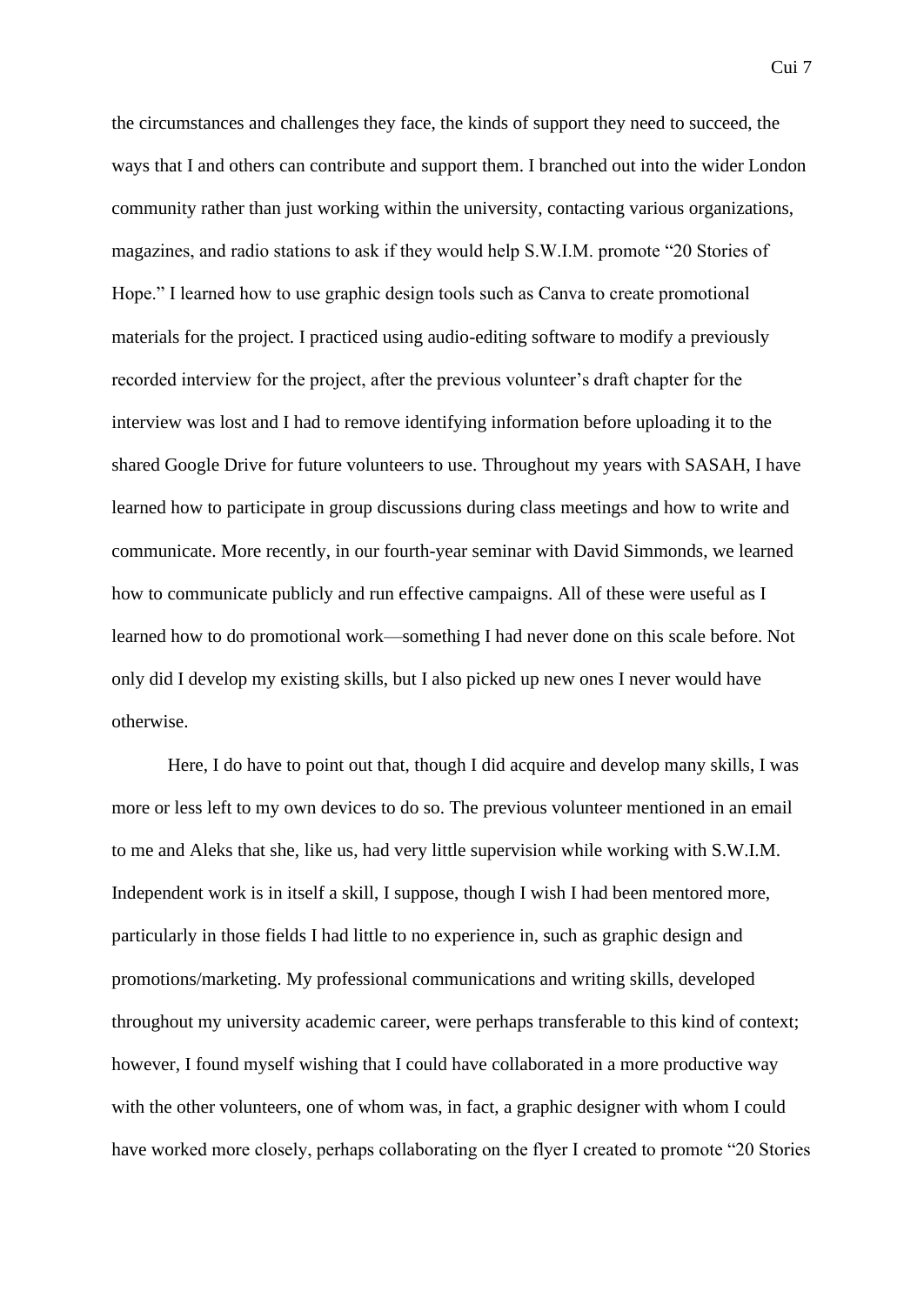Cui 8

of Hope." Weekly staff meetings were two hours long, and going through updates from each and every volunteer was sometimes tedious; I wished there had been a way to go over each project in detail without having to go over time. Learning how to be my own mentor was perhaps the most difficult process.

Over and over, I did have to remind myself to have some compassion, understanding, and grace, not only for others but also for myself. Staff meetings were tedious and slow at times, yes, but that was probably partially due to the remote nature of the internship, and it is certainly no one's fault that they have to work remotely at the moment. I also learned a certain kind of empathy and understanding for single mothers specifically. Listening to the previously recorded interview with a single mother, I heard some details that many might not be proud to share, but she did so anyway. It would be very tempting to judge, but I do not know others' circumstances, and in any case, the circumstances I was born into have made me relatively fortunate. Finally, I remind myself that I am attempting to juggle working for a fairly large organization that does a lot of work in a lot of spheres with full-time studies, all in the middle of a pandemic. Sometimes, I can only be so useful. Ultimately, I got S.W.I.M. an interview with Interrobang, the Fanshawe student newspaper, and the project is finally moving along: "20 Stories of Hope" is officially gathering participants. Now that things have settled down, I am allowing myself to feel that I was good enough.

This was one of the more challenging internships I have completed. Whatever the difficulties, I now feel better prepared to do a range of different kinds of work, especially on a team, in the future. We had many volunteers from many backgrounds, many of whom were mothers themselves, some of whom were recent university graduates, and so on. The new technical skills I have acquired should be useful in the future as well. It may not be on a team or in an organization exactly like this one, but whether it is another non-profit organization like S.W.I.M. or something in a field I am more experienced in such as writing and editing, I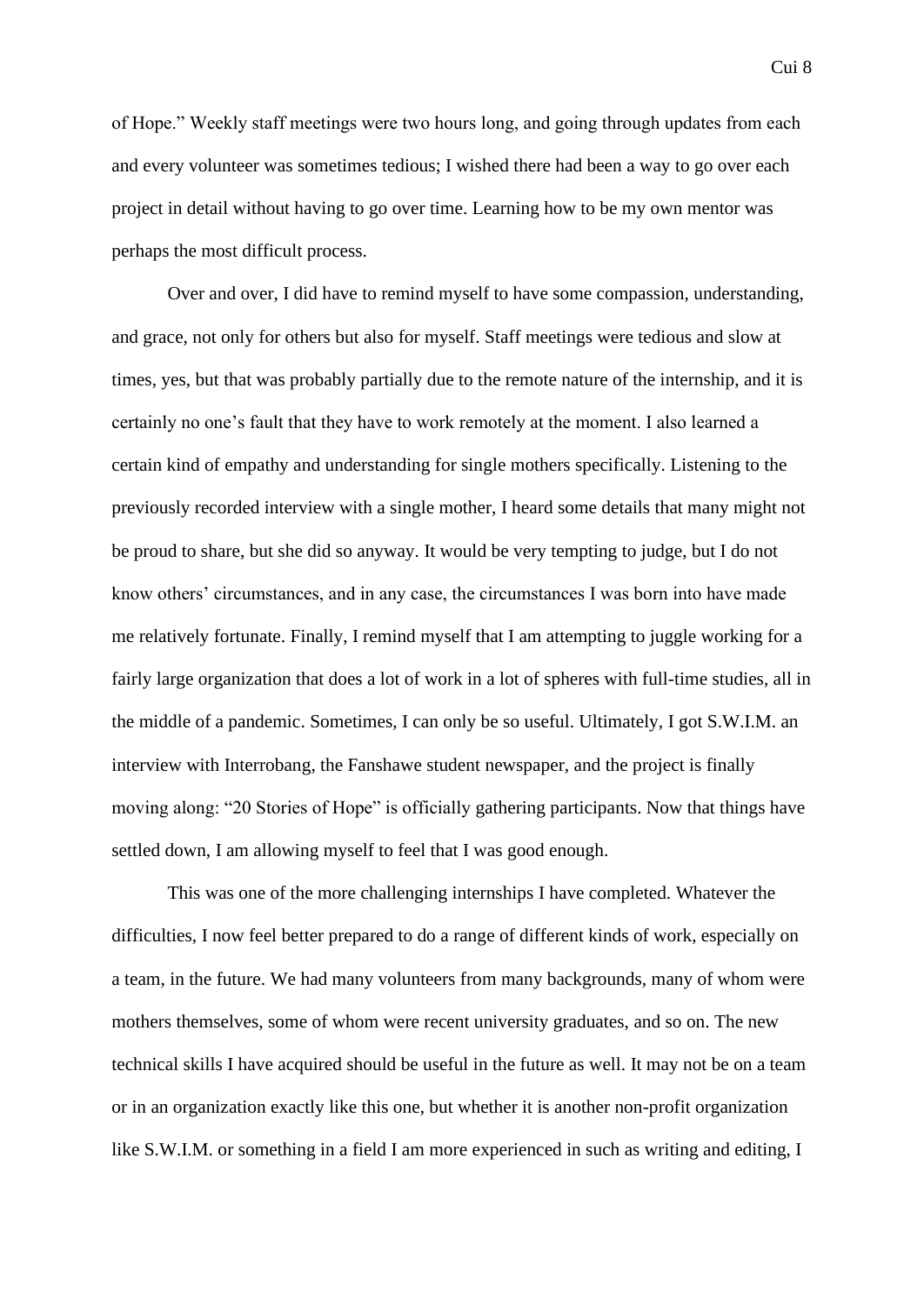will likely be able to apply the things I learned to future work and whatever career path I go into. If I had to sum up these four months in three words, they would be: taxing but gratifying.

## **Looking back**

Two things struck me while I was putting together my final CEL presentation, which of course covered both my CEL internships: first, that finding suitable visuals to make the slides aesthetically appealing was incredibly hard considering I had no real on-site photos, and second, that it was surprisingly easy to collapse everything from the two internships into a single cohesive presentation. It was somewhat depressing watching previous CEL presentations on Voicethread and seeing what could have been: instead, I completed both of my internships in my last year of SASAH during a pandemic that forced me and most of the people I know indoors for two and a half semesters. Of course, it was not my job to be a tourist and have fun, but rather to help the organizations I was assigned to in any way I could while being mentored by them. Still, I do have to acknowledge the toll that working remotely took on me and everyone I worked with. There are benefits as well as downsides to working on a project remotely: the schedule is more flexible, there is no need to get partners to sign release forms to get on-site photos. It was harder to connect with supervisors and professors, but I am amazed and impressed at the effort so many of them made regardless.

Incidentally, the remote nature of these internships seems to be part of the reason it was relatively easy to discuss them and their learning impacts within one seven-minute presentation. They had other things in common as well, such as the heavy use of digital technology such as Google Drive and WordPress, and the fact that they forced me out of my comfort zone and into fields like web design and promotions. Looking back at my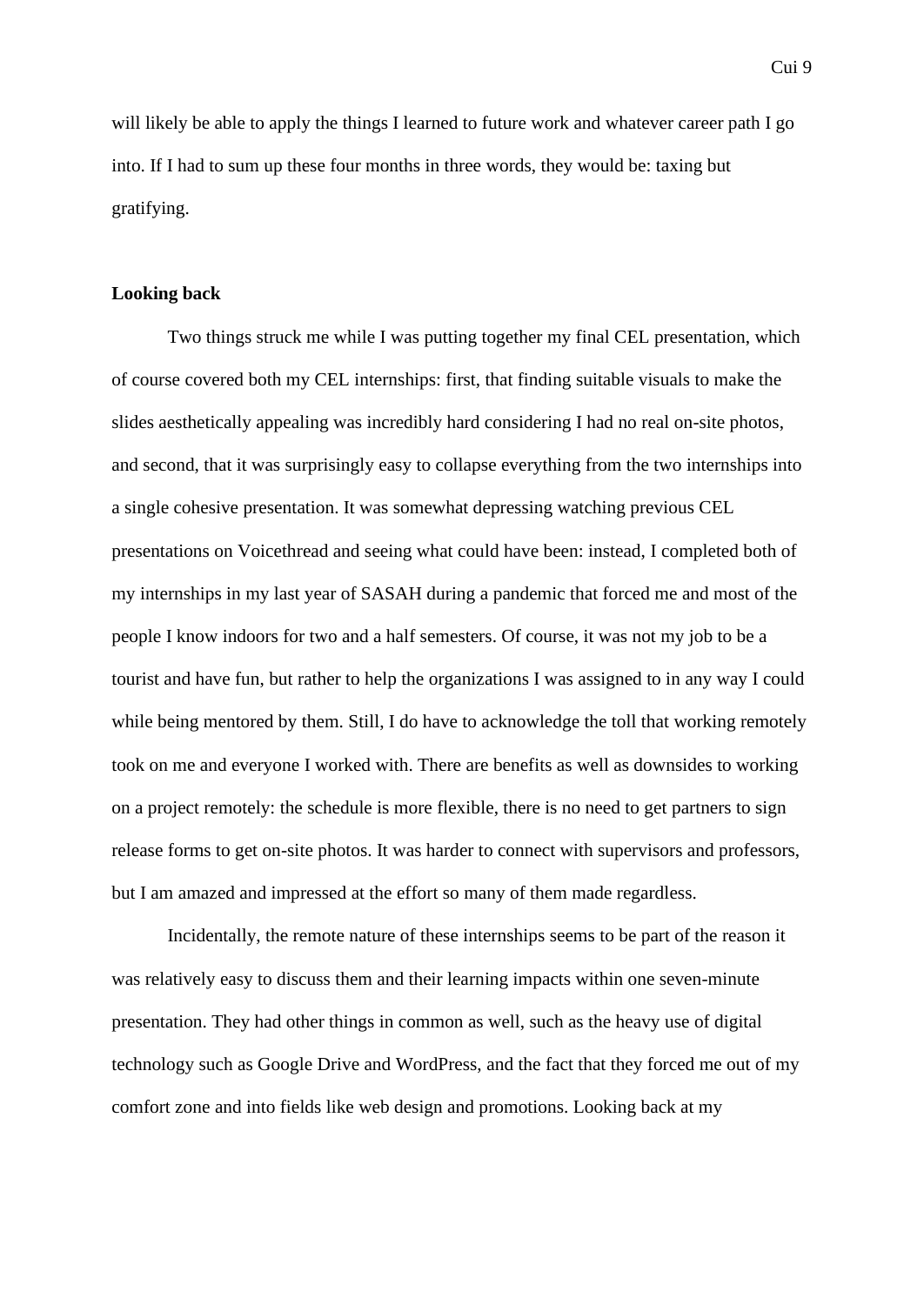experiences, my summative reports, and the process of creating my CEL presentation, it was a bit of a shock to see how much these two internships had in common.

Aside from hard skills such as using WordPress as a website builder, both these internships helped me to develop some soft skills as well as wisdom I would not have otherwise. Learning how to work remotely rather than in person, how to acquire new skills and adapt in difficult circumstances, and how to grow and have compassion in frustrating situations were all things I found myself learning incidentally. Watching my classmates give their presentations, I noticed that each of them took somewhat different things from their experiences—as three of them were presenting on internships I had also done, this meant none of our presentations felt too repetitive, which was a concern of mine before giving my presentation. One observation I found particularly insightful from another student was that an arts or English degree is not limiting, and one can indeed branch out and do things like website design that are seemingly unrelated to their degree if they apply the skills they may not even know they have; for example, an English or other humanities degree can help prepare someone to undertake intercultural communication through development of writing and discussion skills.

I could perhaps write an entire paper on the impact that SASAH has had on me over the past four years. SASAH has taught me things from a beautiful range of fields, including literature, history, social theory, philosophy, Indigenous studies, art and curation, environmental studies, rhetoric, and digital humanities, some of which directly helped me in my internships: for example, a digital humanities course taught me some HTML, which is useful for website design. I am sure that I am not done discovering places where this diversity of topics and background knowledge will be of use to me, whether in my future career or elsewhere. A class on professionalization last year taught me more about how to write effective resumes, which is useful for applications to internships—in fact, that includes both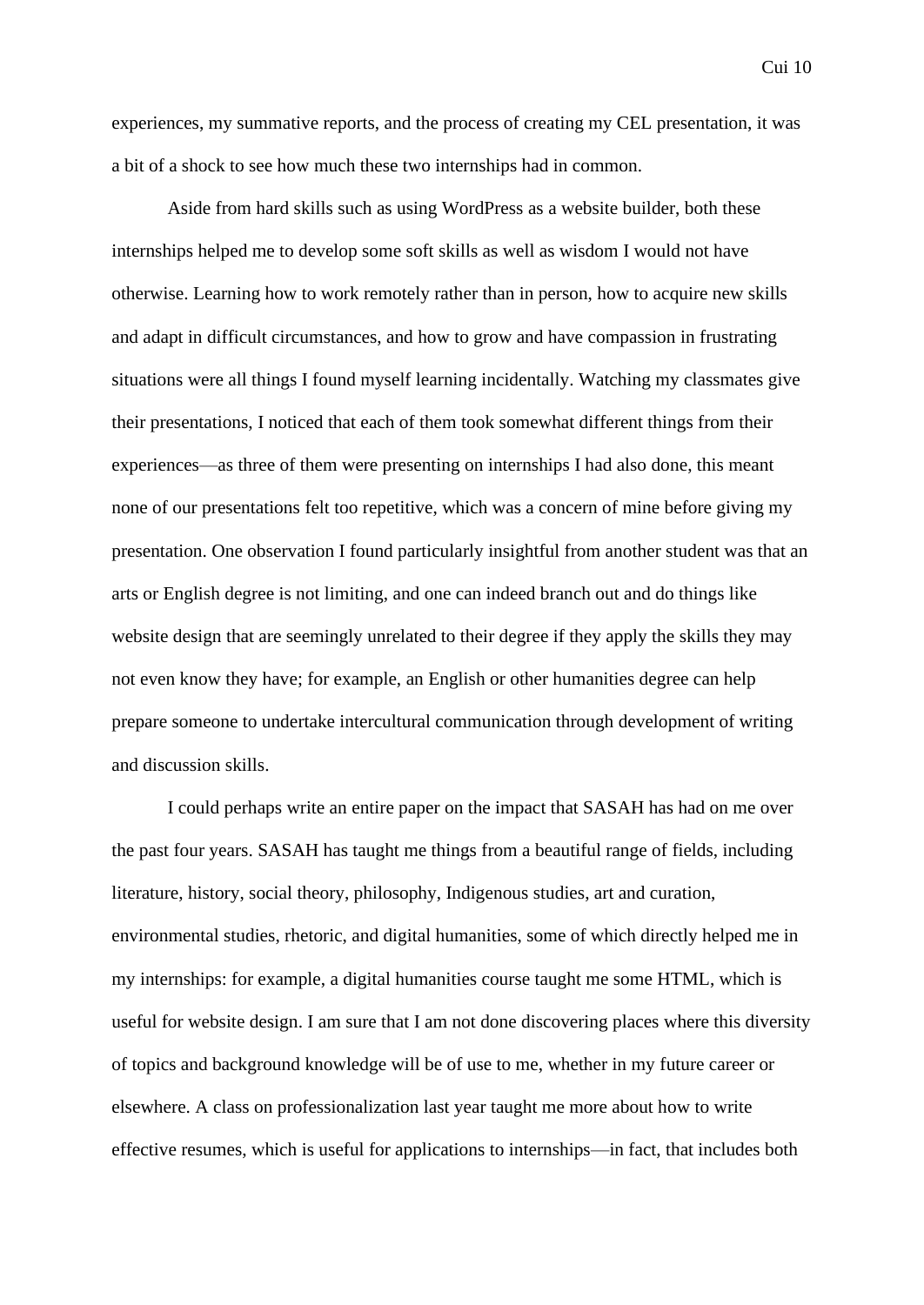Cui 11

my WHE and S.W.I.M. internships. Another unit in that course covered ethical global engagement, which was directly applicable to my internship with MikonoYetu, as it necessitated a lot of intercultural engagement. I have never been happy with the tendency in academia to hyperfocus on a specific field at the expense of others; I find that the more I attempt to do this, the more I lose interest, even in things I love. I never felt that way in SASAH, and the many things I surveyed will stay with me for a long time. I am drawn in many directions, both academically and career-wise, and I am grateful for the opportunity SASAH gave me to explore in many directions, both in my internships and in my coursework. I could call my willingness to explore all of these fields at once indecisiveness, or I could call it being well-rounded, which will help as I explore future career options.

The impact that these internships have had on my career plans, though, is somewhat difficult to define. I already had a range of interests, from creative writing to editing to linguistics to teaching to translation—far too many to list comprehensively. I now feel better equipped to explore these interests in future jobs or internships with these experiences and new skills behind me, though I do not feel much more certain of what field I would like to go into moving forward. If anything, I am less sure, though that is not necessarily a bad thing, I must remind myself; many individuals in a variety of fields have told me that it is normal to not know one's own career path with much certainty well through young adulthood. In any case, being absolutely dead-set on a particular path is not necessarily beneficial; if I had refused to branch out into these two internships, I would have missed out on a lot of valuable, irreplaceable experience. I do not necessarily see myself becoming a web designer or a promotions director in the future, though if these past two semesters have taught me anything, it is that nothing is impossible. Though I have become less and less sure of my career path throughout my life, especially in these "unprecedented" COVID times and especially after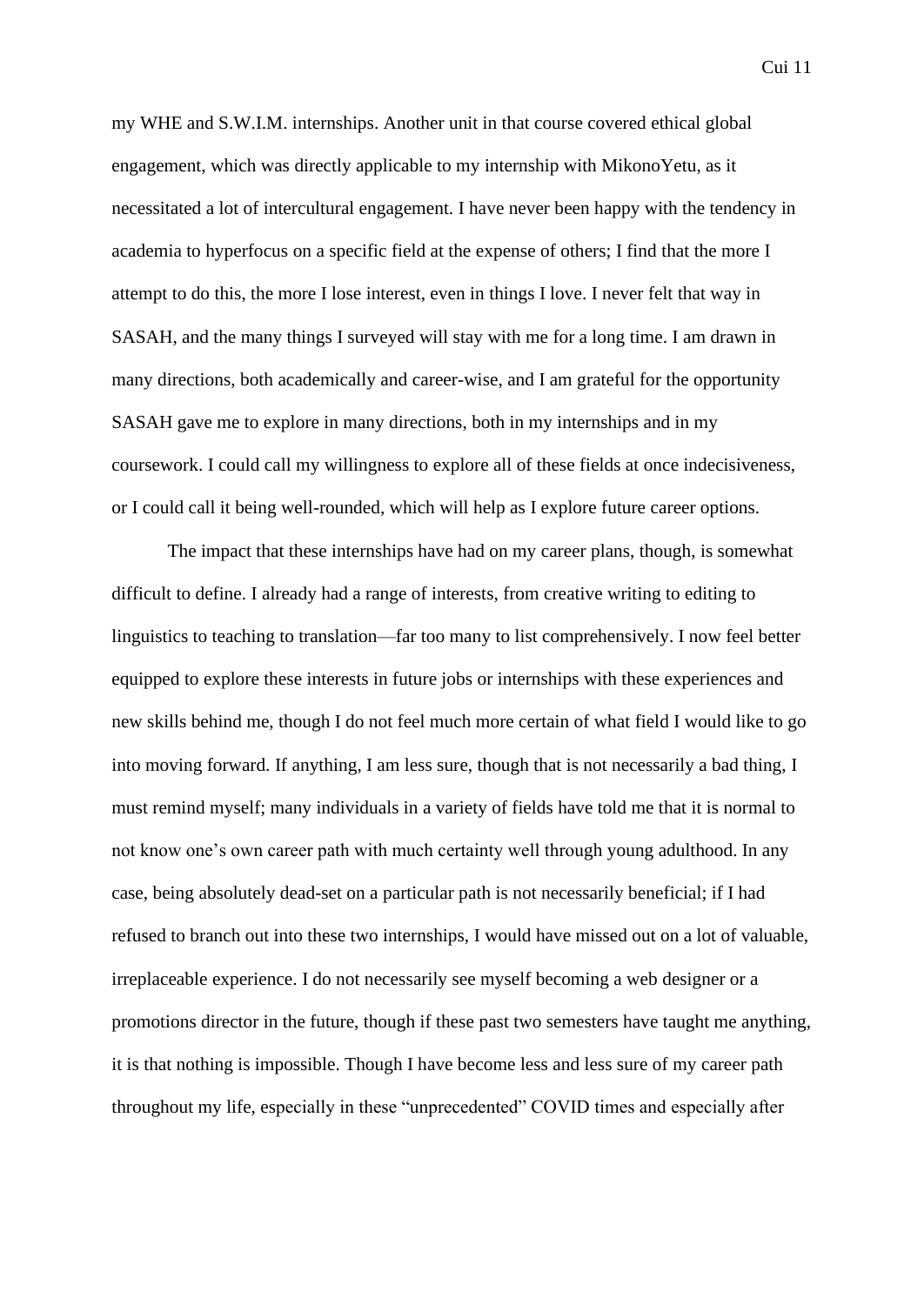these internships, the new skills I have picked up should serve me well in whatever my career may end up being.

This is what I would like to leave other students with, whether they are applying for remote or in-person internships, whether they are sure of the career they want or not, whether they are in love with or feel exasperated with the work they are doing: have an open mind and be willing to try new things sometimes, even if you are not completely sure you have all the skills you need. There will often be people willing to mentor you, if you seek them out. Website design, promotions, and making cold calls are not my area of expertise and well outside of my comfort zone; I originally looked very hard for editorial internships, which did not work out, but I got some real skills and education out of the internships I did get anyway. Luckily, SASAH had already exposed me to a broad range of topics in its coursework, which likely taught me how to be adaptable and open-minded, preparing me to take on uncharted territory. Things probably will go a little wrong at some point, no matter how diligent your supervisors are and no matter how hard you all try, so have a plan, but more importantly, be adaptable and communicate as regularly as possible. It is difficult, but possible, to communicate and collaborate remotely when necessary, and communication is key to understanding the goals of a project and the needs of a team, whether working in-person or remotely. Challenges and unexpected circumstances can arise when you least expect it: a global pandemic that disrupts institutional functions and personal lives, a project that does not quite go as planned, job descriptions that end up being misleading or confusing. Perhaps most importantly, give yourself grace when working in difficult situations, and let yourself feel frustrated, tired, proud, anything; it is just as important to have compassion and understanding for yourself as for others. I have laboured and I have learned, and I hope that you—while taking care of yourselves—do the same.

Cui 12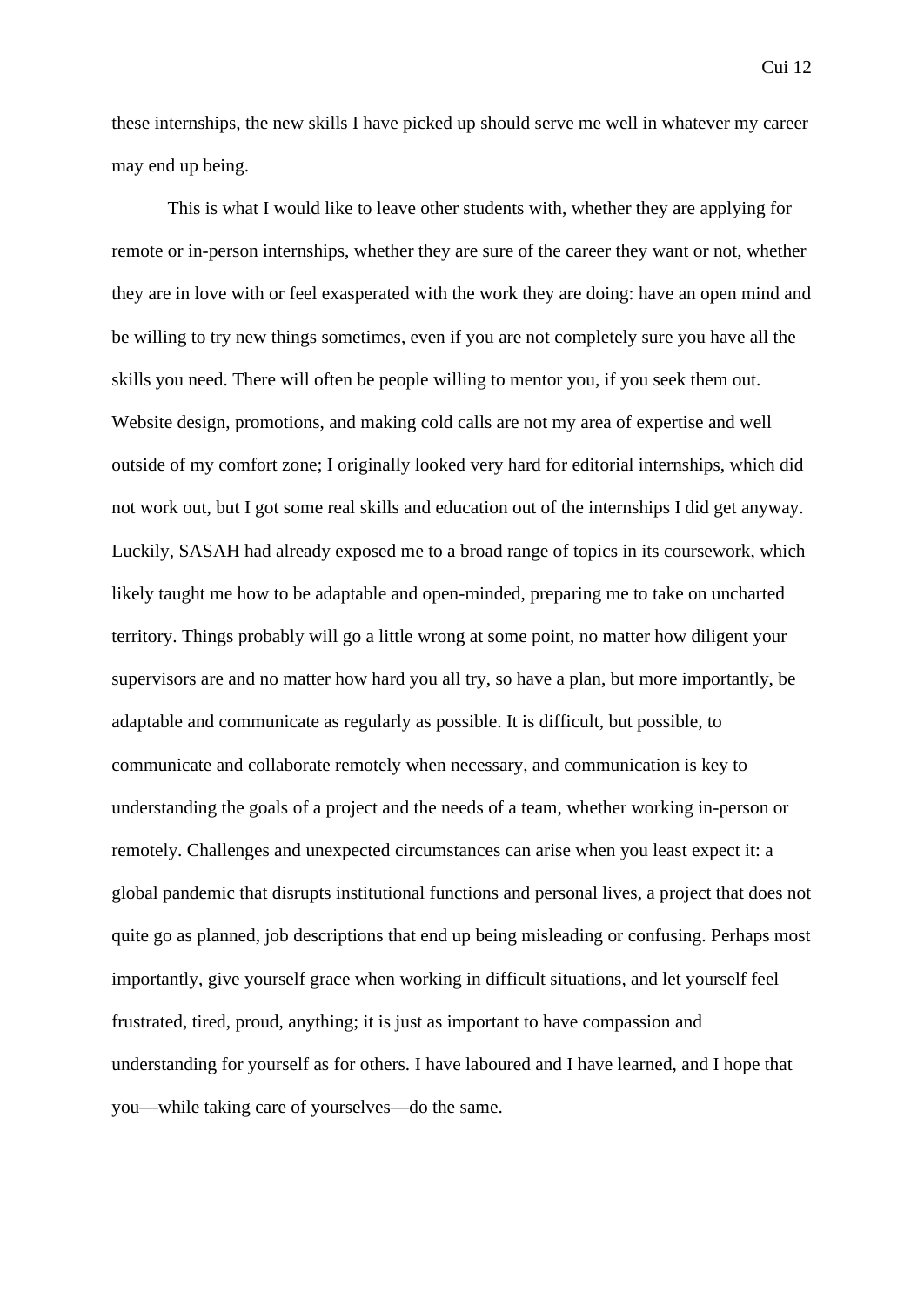(4246 words)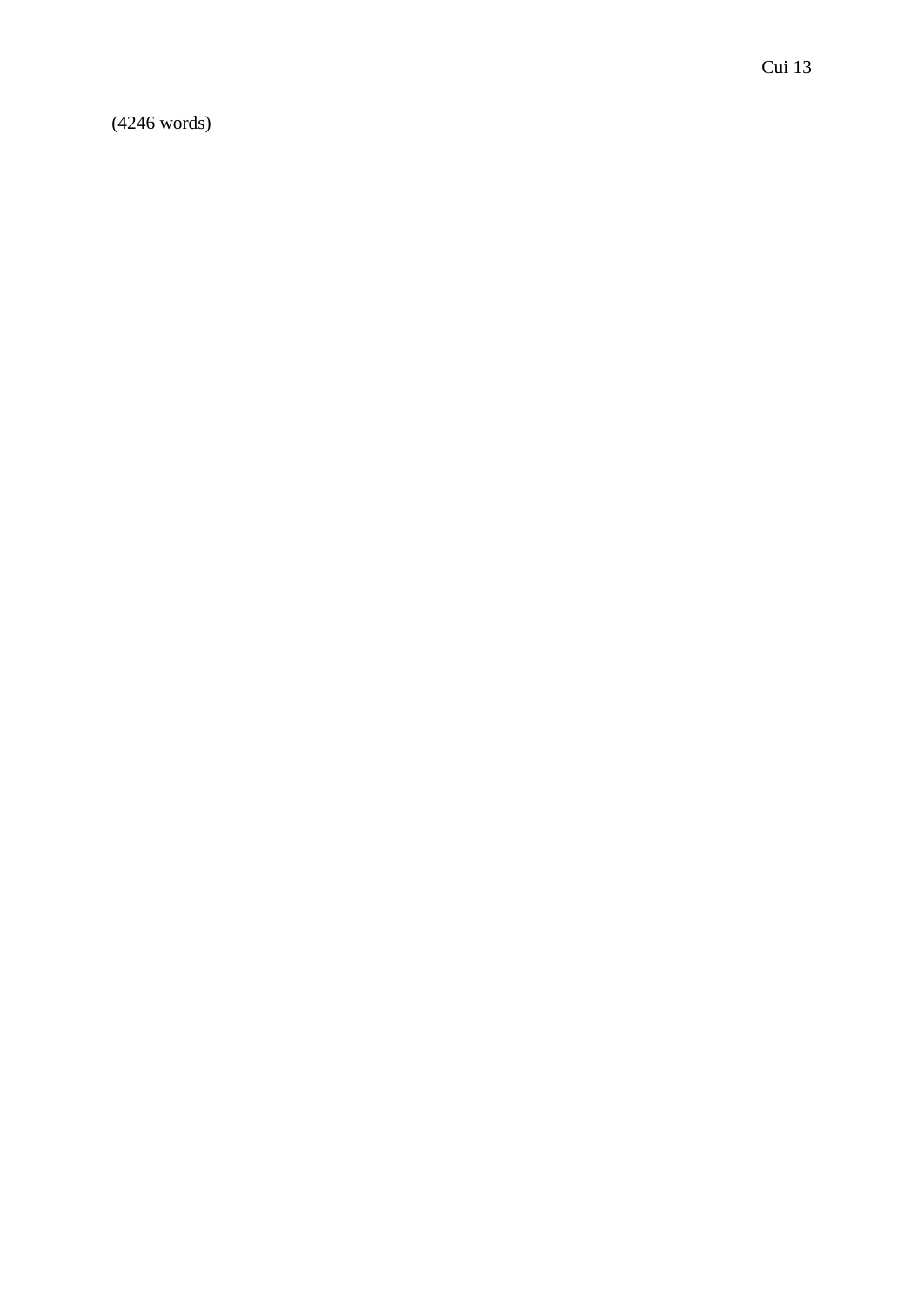## Appendix A: Report Abstract

This report covers two internships I undertook from July to September 2020 and October 2020 to February 2021: respectively, a website design internship with MikonoYetu and Western Heads East, and a promotional internship with the Single Women in Motherhood Training Program, or S.W.I.M. It discusses the duties I undertook on a team of other interns, the hard and soft skills I developed by branching out into fields I would not have on my own, the implications for my future career path, and the relevance of my SASAH education. It also discusses the remote nature of the internships and the impact of the COVID-19 pandemic, as well as recommendations to other students and prospective interns.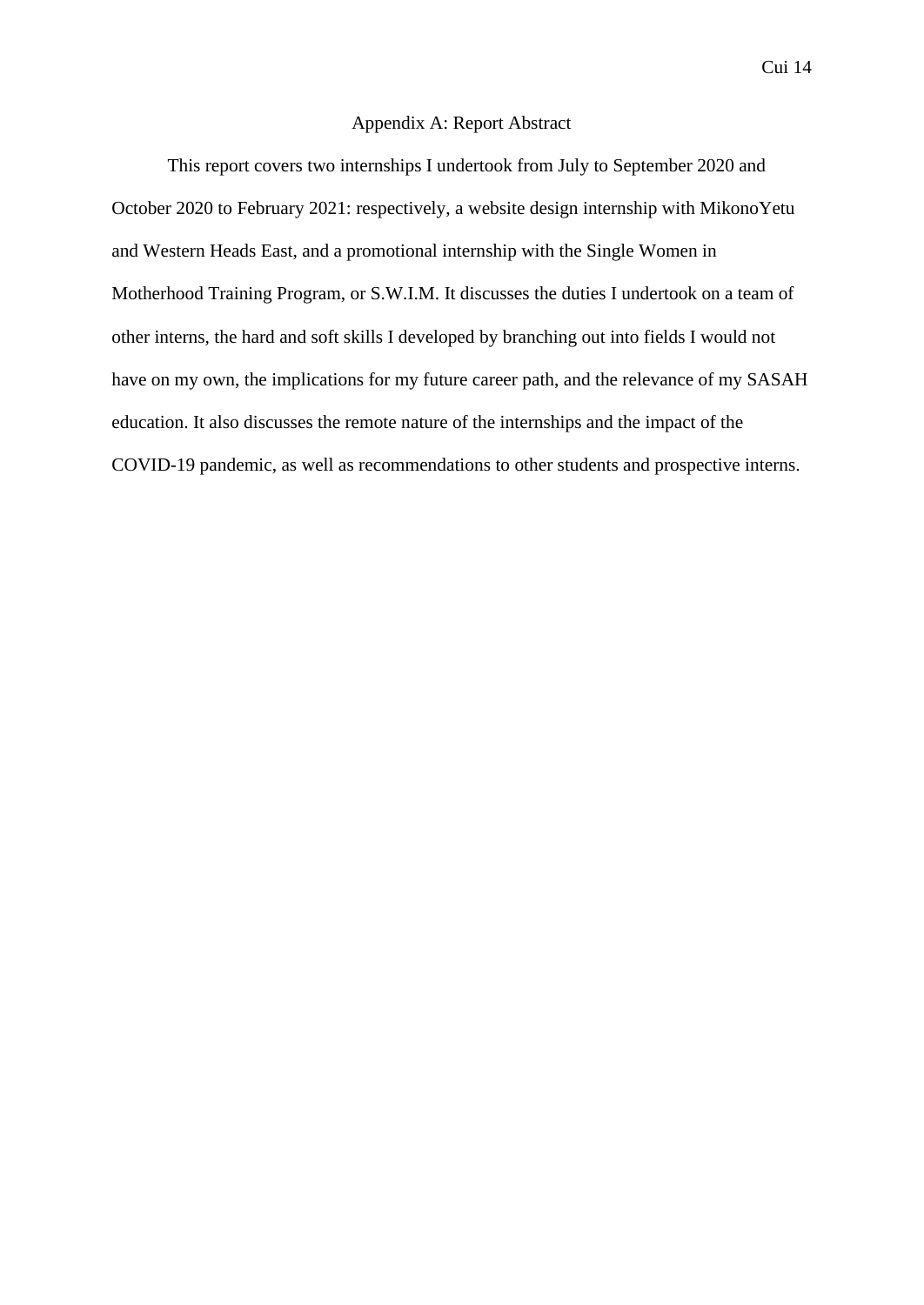## Appendix B: Presentation Abstract

This presentation covers two internships I undertook from July to September 2020 and October 2020 to February 2021: respectively, a website design internship with MikonoYetu and Western Heads East, and a promotional internship with the Single Women in Motherhood Training Program, or S.W.I.M. It discusses the duties I undertook on a team of other interns, the hard and soft skills I developed by branching out into fields I would not have on my own, the implications for my future career path, and the relevance of my SASAH education. It also discusses the remote nature of the internships and the impact of the COVID-19 pandemic, as well as recommendations to other students and prospective interns.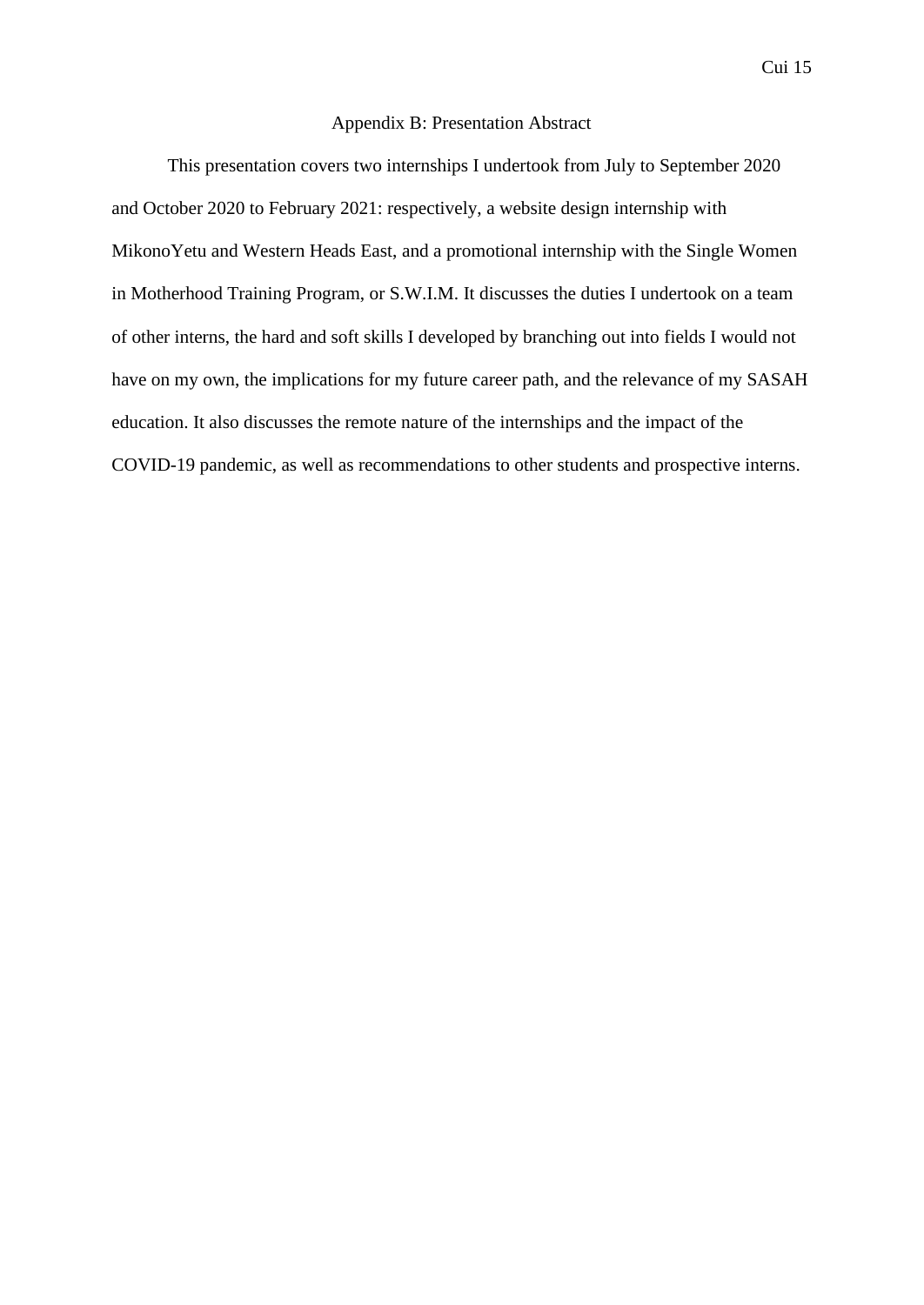## Appendix C: Keywords

- remote
- non-profit
- internship
- website
- design
- promotional
- communications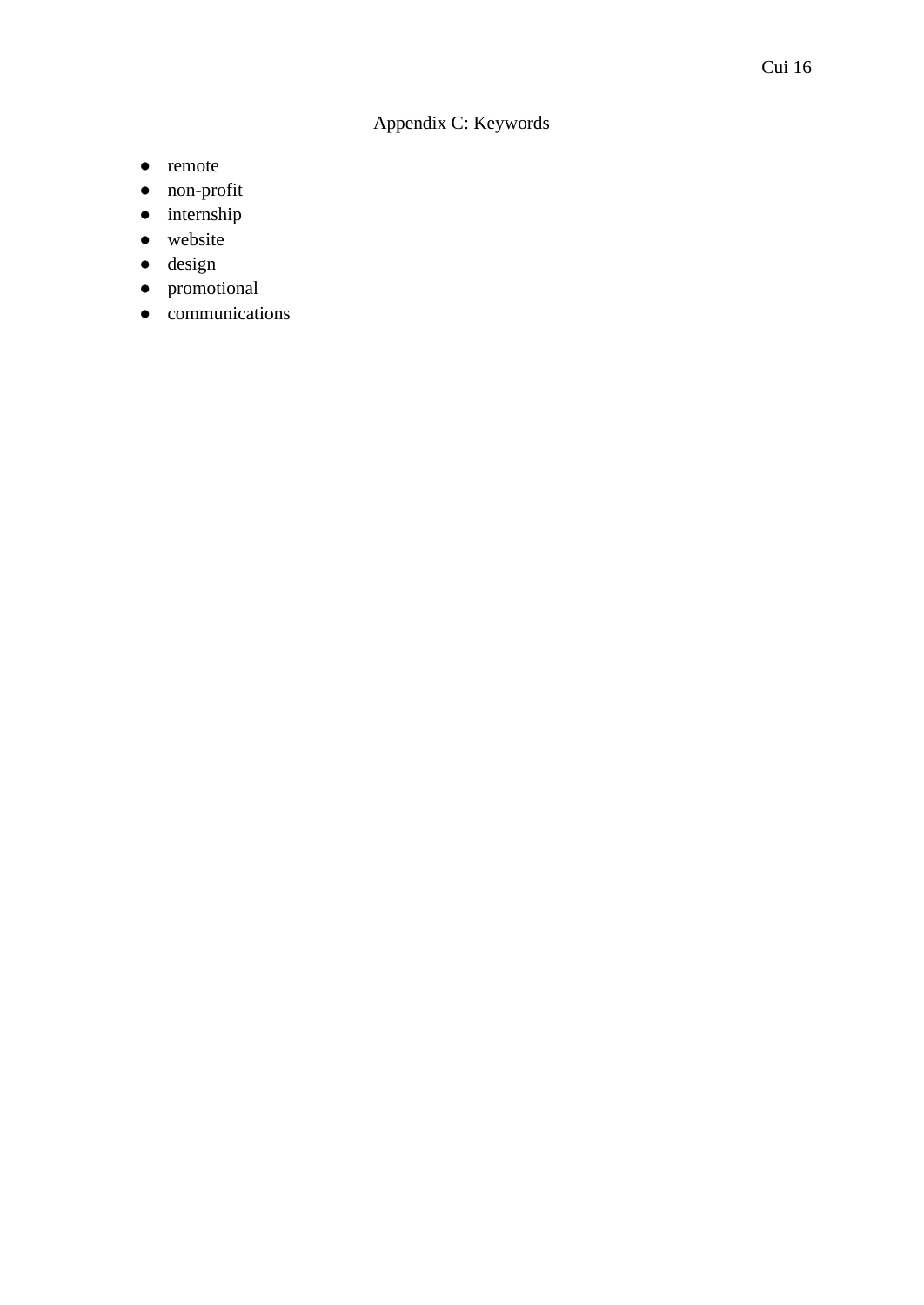## Appendix D: Presentation Script

## **Slide 1: WHE and S.W.I.M.: My CEL Experience**

Hello and welcome!

## **Slide 2: Who I worked with:**

I did two internships this past school year: one with MikonoYetu and Western Heads East, and one with the Single Women in Motherhood Training Program, or S.W.I.M.

## **Slide 3: MikonoYetu/Western Heads East**

And I am going to talk about the MikonoYetu internship first.

Western Heads East is a collaboration between Western International and African partner organizations, including MikonoYetu, a Tanzania-based women-led non-profit organization with a number of positive programs to support girls and women in sustainable economic development, such as Fiti probiotic yogurt kitchens, training in entrepreneurship and financial literacy, resources for prevention of violence against women, etc.

I had two main goals on a team with two other SASAH students, and working with two supervisors from Western Heads East and two contacts from MikonoYetu, ee designed a website to inform a range of audiences about the programs and services like the ones I briefly described.

MikonoYetu had one or two existing websites previously, but they wanted to revise, update, and polish what they had. Originally, we were going to revise their former website, but technical difficulties made that impossible. We had to start over, modelling in Adobe XD and working in WordPress based on the previous website and the outline my team had made.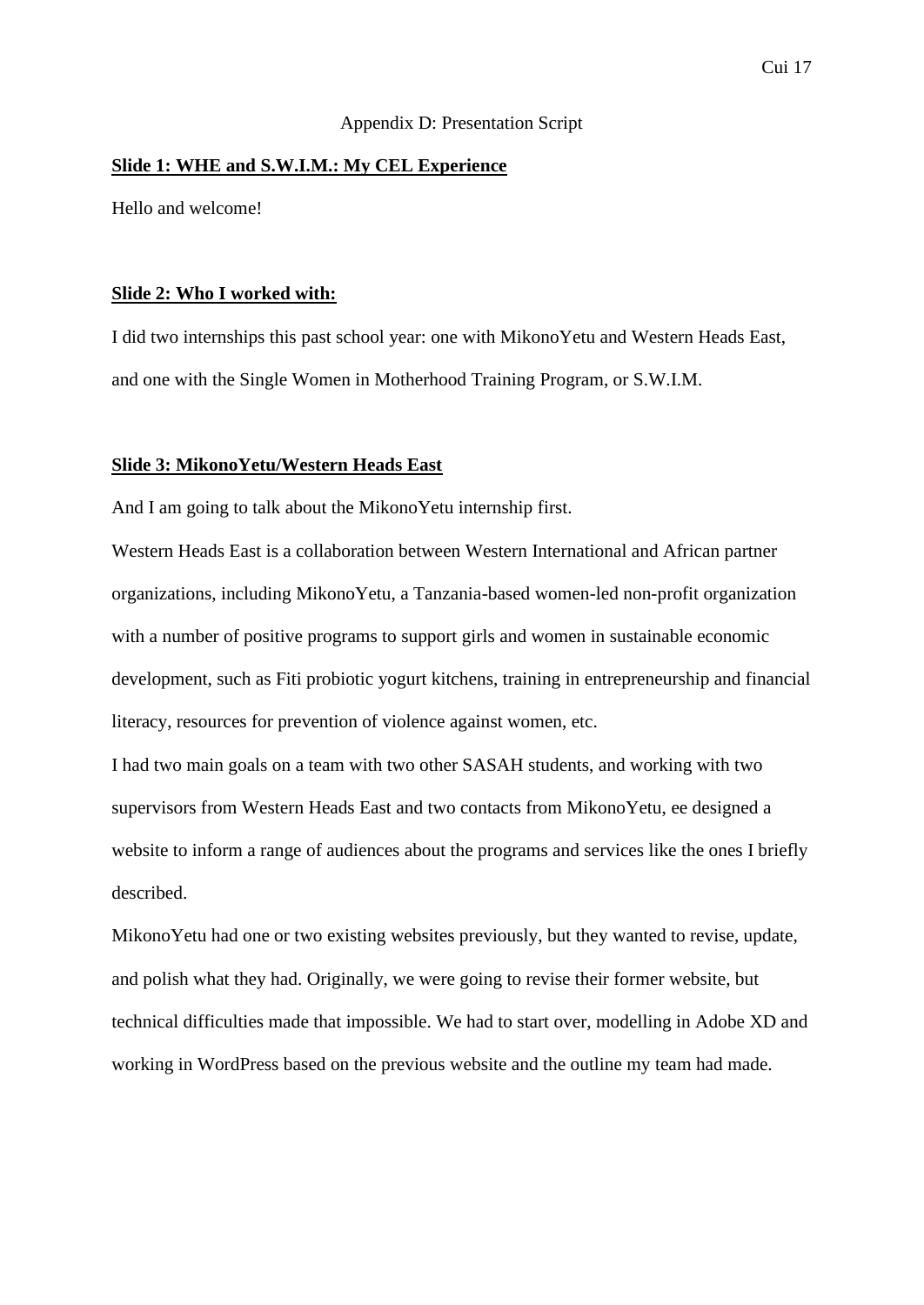## Cui 18

#### **Slide 4: Western Heads East website**

We also helped edit the Western Heads East website in a sort of consultant role to update the look and layout and make other small revisions, but this was more secondary to the MikonoYetu website.

## **Slide 5: What we made:**

And this is what we made.

As you can see, there are tabs with information about them, their programs in more detail, some videos from their YouTube channel, resources (for example, on preventing violence against women), how to contact them and get involved in their programs… Side note: I looked at their website recently, and it looks like they have already added to it, which is exciting for them! You can find them here, at<https://www.mikonoyetu.co.tz/>

## **Slide 6: S.W.I.M.**

S.W.I.M. is another non-profit organization in London with many positive programs for single mothers, including life coaching, child care, a scholarship program for single mothers in post-secondary education, and now, "20 Stories of Hope", the project I worked on. Working with another SASAH student and Ann-Marie Ricketts, S.W.I.M.'s founder and our supervisor, we originally planned to (ultimately) interview single mothers to get their stories (of hardship, success, everything) and create a book out of 20 of those stories, for 20 chapters in total.

One other volunteer previously worked on this project, but we immediately lost a lot of progress because we lost a lot of their files in the drive; we recovered one interview, but not the draft chapter that volunteer wrote, so we essentially started all over again with a new plan.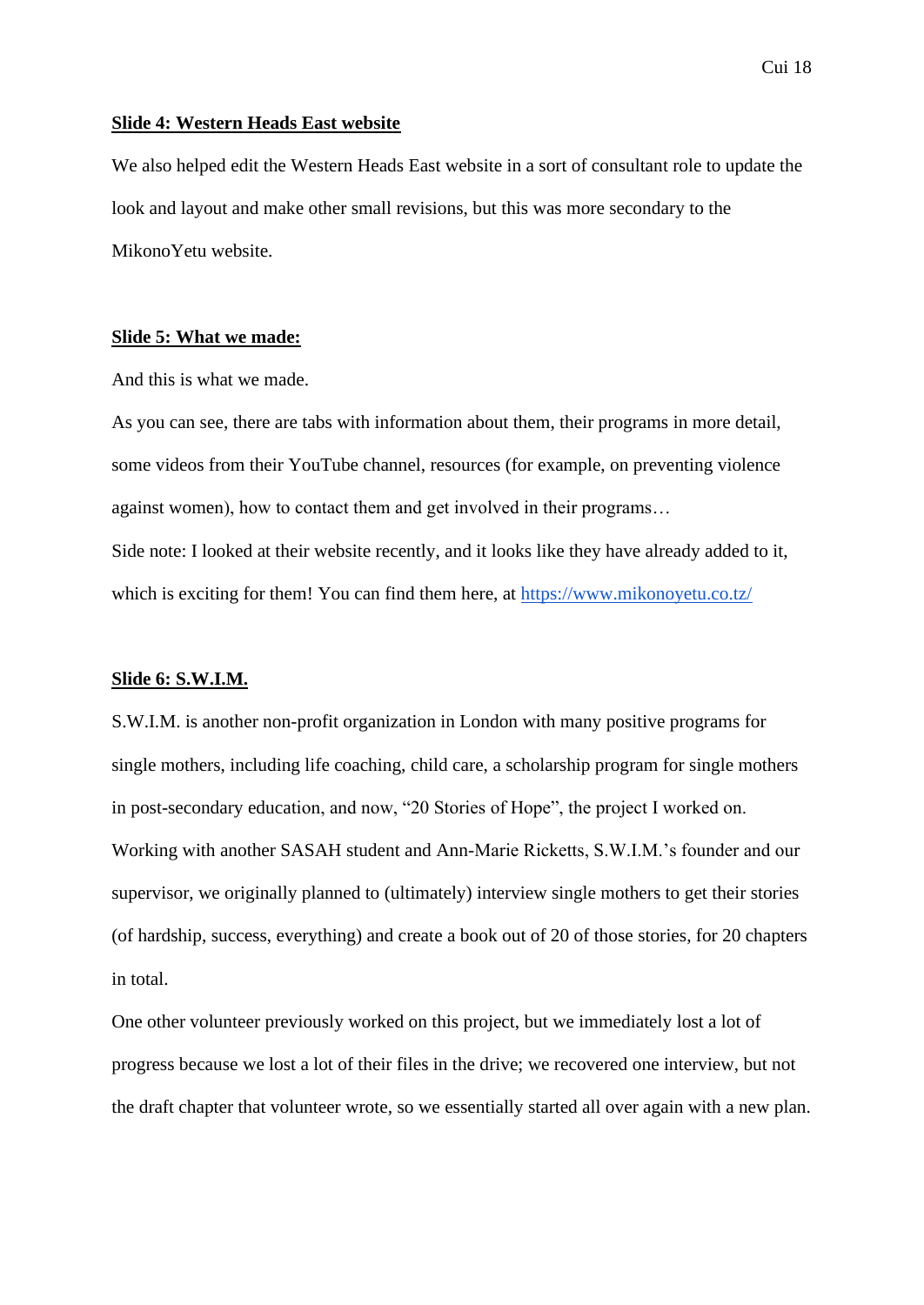Ann-Marie wanted to reach out to children of single mothers somehow and have them "nominate" their moms to participate in the project so we could generate a lot of interest in the London community, and in order to do that, we would have to reach out to organizations and platforms in London and ask them to help us get the word out: radio stations, TV stations, London Free Press, Western University organizations, etc.

## **Slide 7: What we made:**

We divided up the work.

I created some promotional materials like this flyer (to be used on social media). Also, a means of collecting nominations (which ended up being a Google form; there's a snippet here).

We also researched publishing and printing companies, and wrote up a report and stored everything in the Drive, including the spreadsheet with all of our contacts, to help future volunteers not be as lost as we were.

#### **Slide 8: Organizations we successfully reached out to**

We did eventually put these materials together, and get Ann-Marie an interview with Interrobang (the Fanshawe student newspaper), and find some other organizations willing to help with promotions…

## **Slide 9: Dead ends**

But this wasn't without hitting a lot of dead-ends first—making cold calls, cold emails, finding some out-of-service phone numbers—but we do have contacts now, stored in the Drive for future volunteers.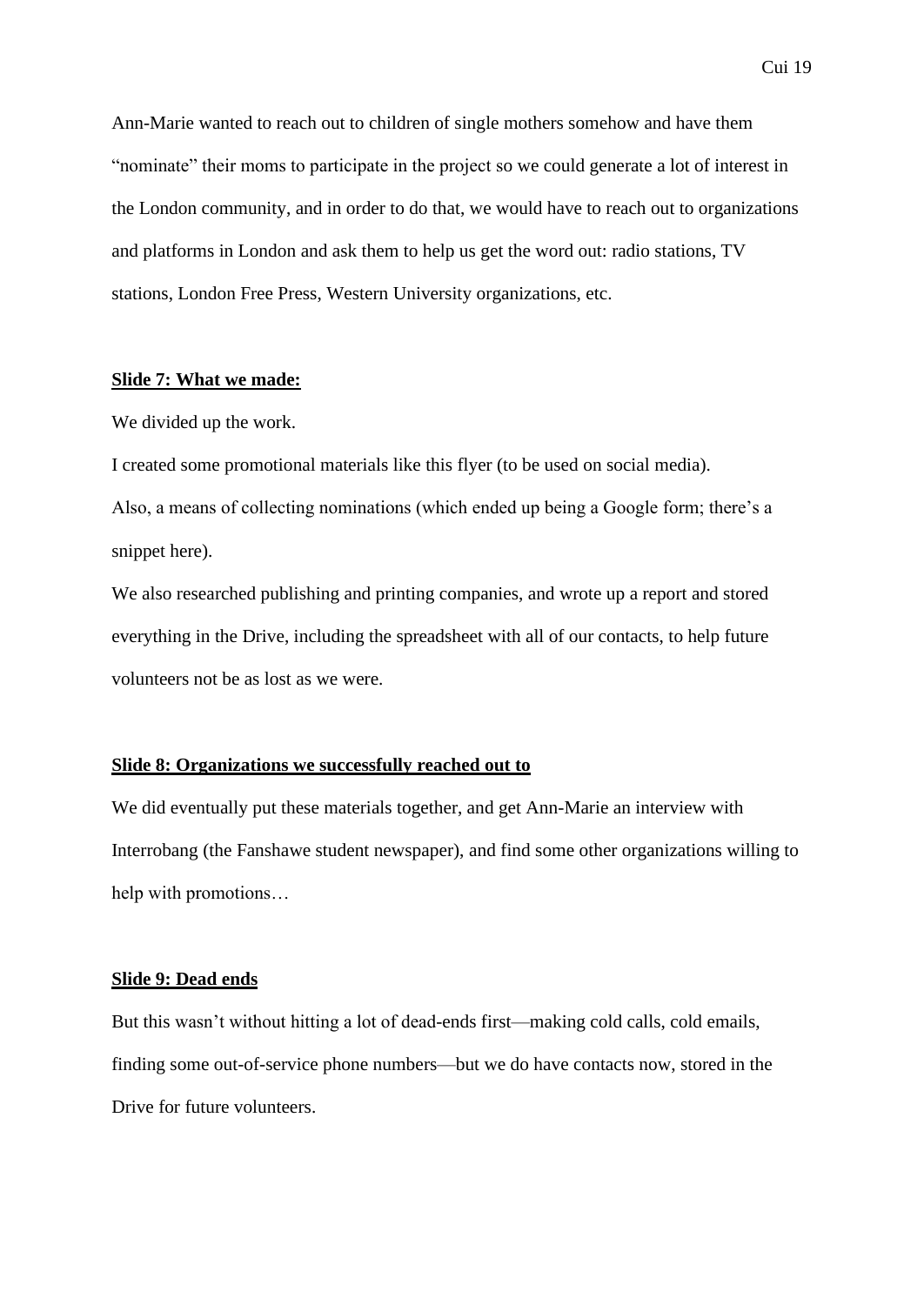## **Slide 10: Expectation…**

As for challenges: honestly, coming up with visuals for this presentation was a huge challenge.

The remote nature of the internships made looking at what previous interns did frankly kind of depressing; I couldn't help but compare it to what we were doing, looking at the photos, the travelling they did.

## **Slide 11: … vs. reality**

Expectation vs. reality hit me hard.

I'm already not much of a graphic designer—many of these visuals are just screenshots of websites, because I didn't have on-site photos.

## **Slide 12: :(**

This is a screenshot from a previous Western Heads East intern blog, for example—this is what we didn't get to do. It was a very different internship.

## **Slide 13: :)**

This was the closest thing I had to an "on-site photo".

But, of course, our job was to provide these organizations with whatever support we could with what we had in the circumstances we found ourselves in, not to travel and be tourists.

## **Slide 14: Learning how to:**

And I tried to take these challenges as learning experiences where possible:

First of all, these internships were outside of my comfort zone and outside of my areas of expertise. I would not have personally done these internships given complete free choice, but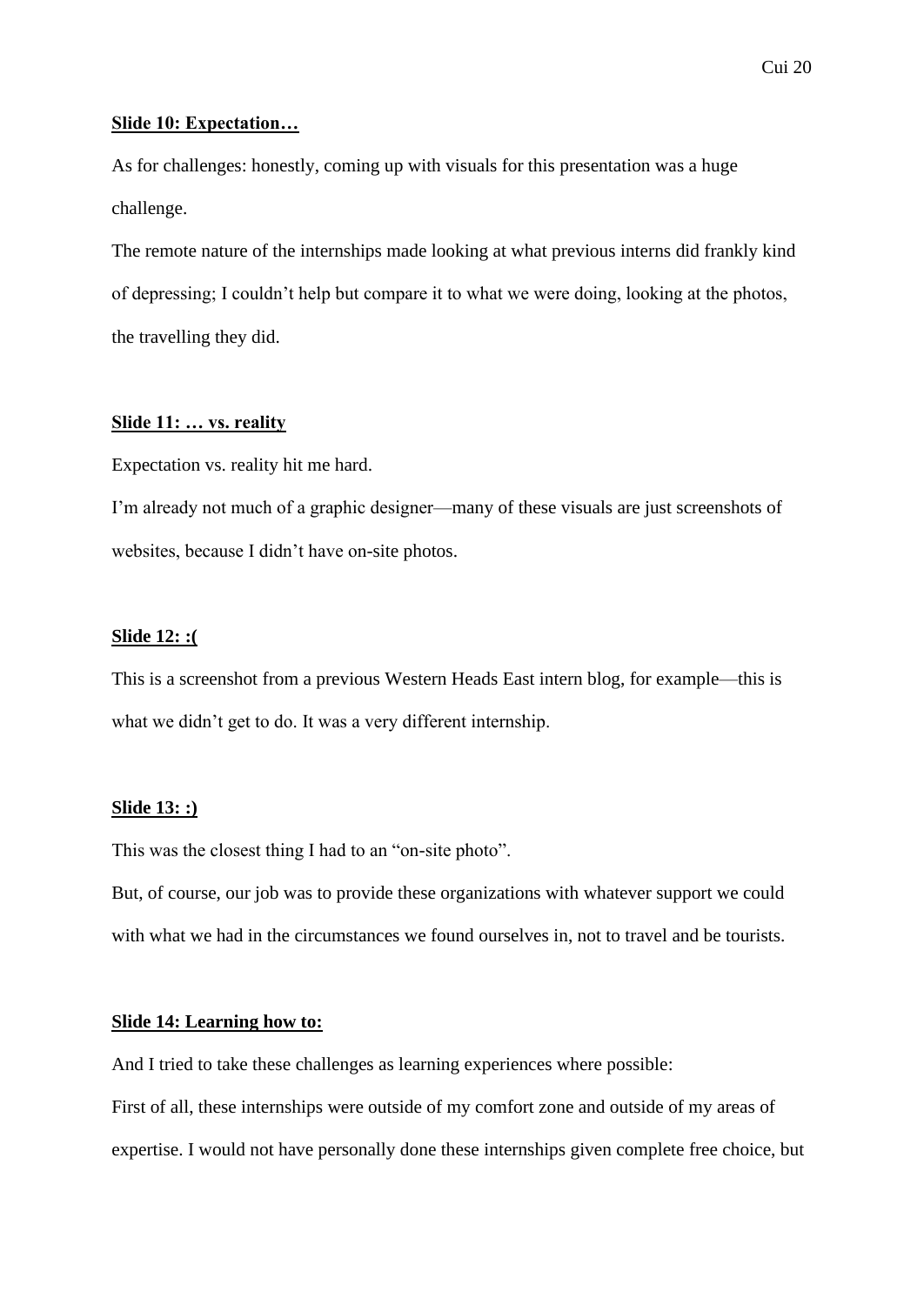I did pick up some skills that I wouldn't have otherwise if I had insisted on doing, for example, an editorial internship, which I was searching for initially.

Our community partners and teams had to collaborate remotely using tools like Zoom and WhatsApp and navigate any technical difficulties, but in some ways, the remote nature made us more aware of the importance of communication to understand the goals of the projects and the needs of these organizations.

We had to figure out how to use WordPress to create a website for MikonoYetu.

I had to use Audacity at one point to edit the sound file for an interview for S.W.I.M. to anonymize it.

We had to make cold calls to people to promote "20 Stories of Hope", which was terrifying, but in any position, you have to learn how to talk to people, and that is something I needed to learn.

On another side of things: I did have to remind myself to have some compassion, understanding, and grace, not only for others but for myself, because it is no one's fault that

they all have to work remotely at the moment.

It was a lot, but I am grateful and proud nonetheless for what we were able to accomplish and the visuals I was able to put together.

## **Slide 15: Thank you! :)**

Thank you!